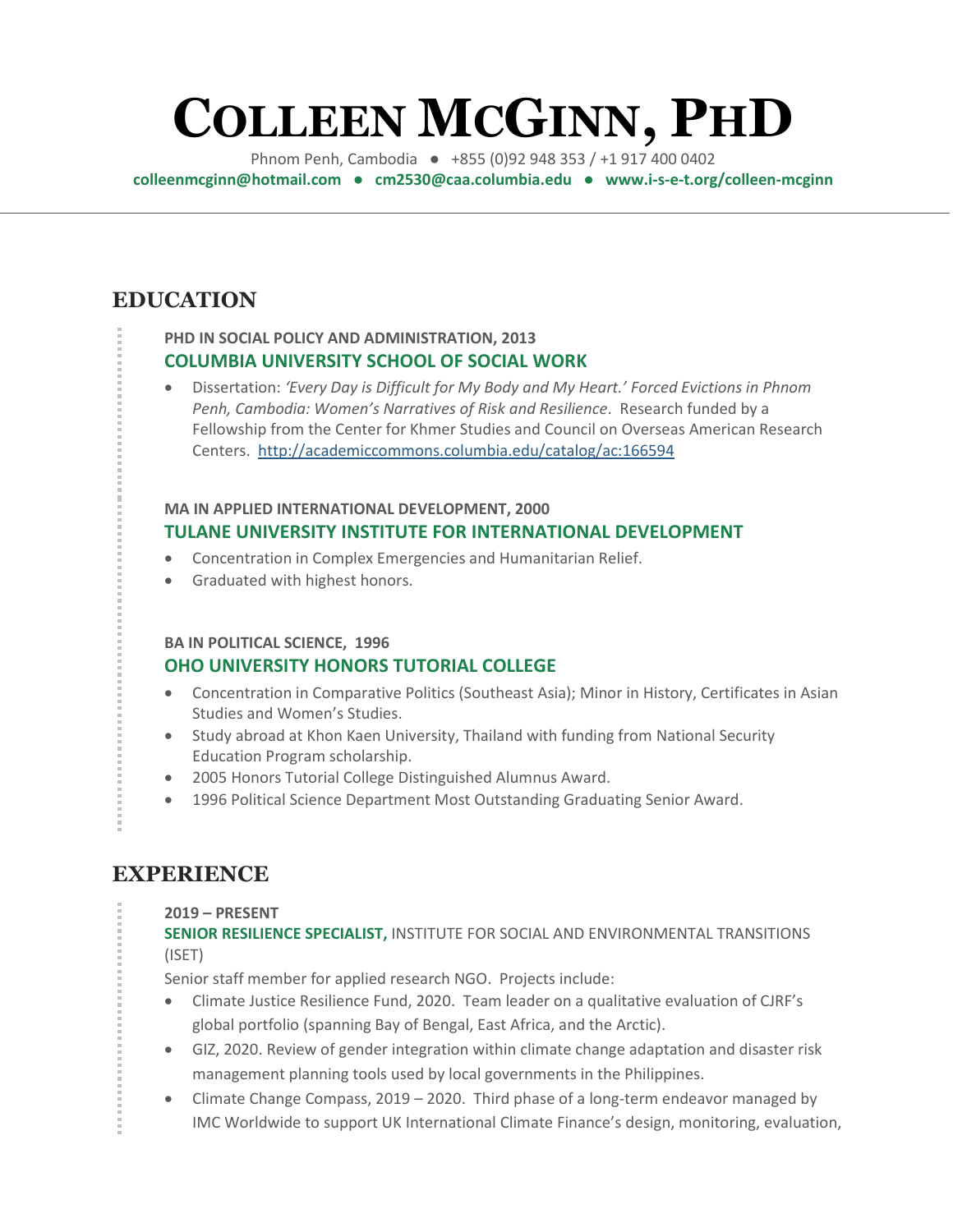and learning (DMEL). Activities include guidance to UK-funded programs on selecting indicators for climate change resilience, and dissemination/roll-out of new technical guidance on global resilience headline indicators.

- Niras, 2019 present. Core Team Member on indefinite quantity contract to provide technical assistance and training to enhance Results-Based Management for the Swedish International Development Agency (SIDA) partners worldwide. Projects to date: facilitate a Theory of Change process for EngageMedia (regional NGO headquartered in Thailand), M&E training for the Alliance for Financial Inclusion (international NGO headquartered in Malaysia), and training/technical assistance on M&E for the Center for Health Human Rights and Development (national NGO in Uganda).
- UNDP, 2019. Conducted a final program evaluation for a program to remove landmines in Cambodia.
- GIZ, 2019. Capacity building and policy development for Environment Protection Fund of Lao around gender, indigenous peoples, and environment/social safeguards.
- UNCDF-LoCAL. 2019. Lead facilitator for M&E sessions in a training for its programs across Asia and Africa.
- Wetlands Work!, 2019 present. Proposal development and technical assistance for innovative social enterprise which pioneers community-based sanitation solutions for populations living in and around wetland ecosystems.
- Zurich Flood Resilience Alliance, 2018 (as independent consultant). Led process to craft a global theory of change for consortium of NGOs engaged in flood management.
- World Bank Philippines, 2016-2018 (as independent consultant). Senior member on team crafting an M&E framework for climate resilience in the Philippines.
- https://www.i-s-e-t.org/resource-how-to-measure-resilience

### **FULL-TIME 2013-2019; INTERMITTENTLY PRIOR TO THAT INDEPENDENT CONSULTANT,** INTERNATIONAL DEVELOPMENT AGENCIES

- World Resources Institute (WRI), 2015 2019. Technical assistance and applied research to support the development of a more robust monitoring & evaluation framework for the UN Capital Development Fund's LoCAL program, which extends funding to local governments in developing countries to implement climate change initiatives.
- IMC Worldwide, 2015 2019. Adaptation Cluster Lead on an endeavor to review and strengthen the UK International Climate Fund's Monitoring, Evaluation, and Learning Department. Responsibilities focus on developing and field-testing key performance indicators for use across the global portfolio. Served on program's Gender/Social Inclusion Advisory Committee.
- Baastel. 2019, 2017, 2015. In 2019, researcher on a global portfolio evaluation of the Green Climate Fund. In 2017, developed strategic plan and proposal for submission to government of Canada regarding disaster risk reduction and climate change adaptation for local governments in the Philippines. In 2015, co-authored an applied research paper documenting good practice, lessons learned, and next steps in developing a monitoring and evaluation system for Cambodia's Pilot Program on Climate Resilience.
- Sustainable Seas, 2018. Gender / Social Inclusion specialist in support of feasibility studies on potential climate change adaptation projects in coastal communities in the Caribbean.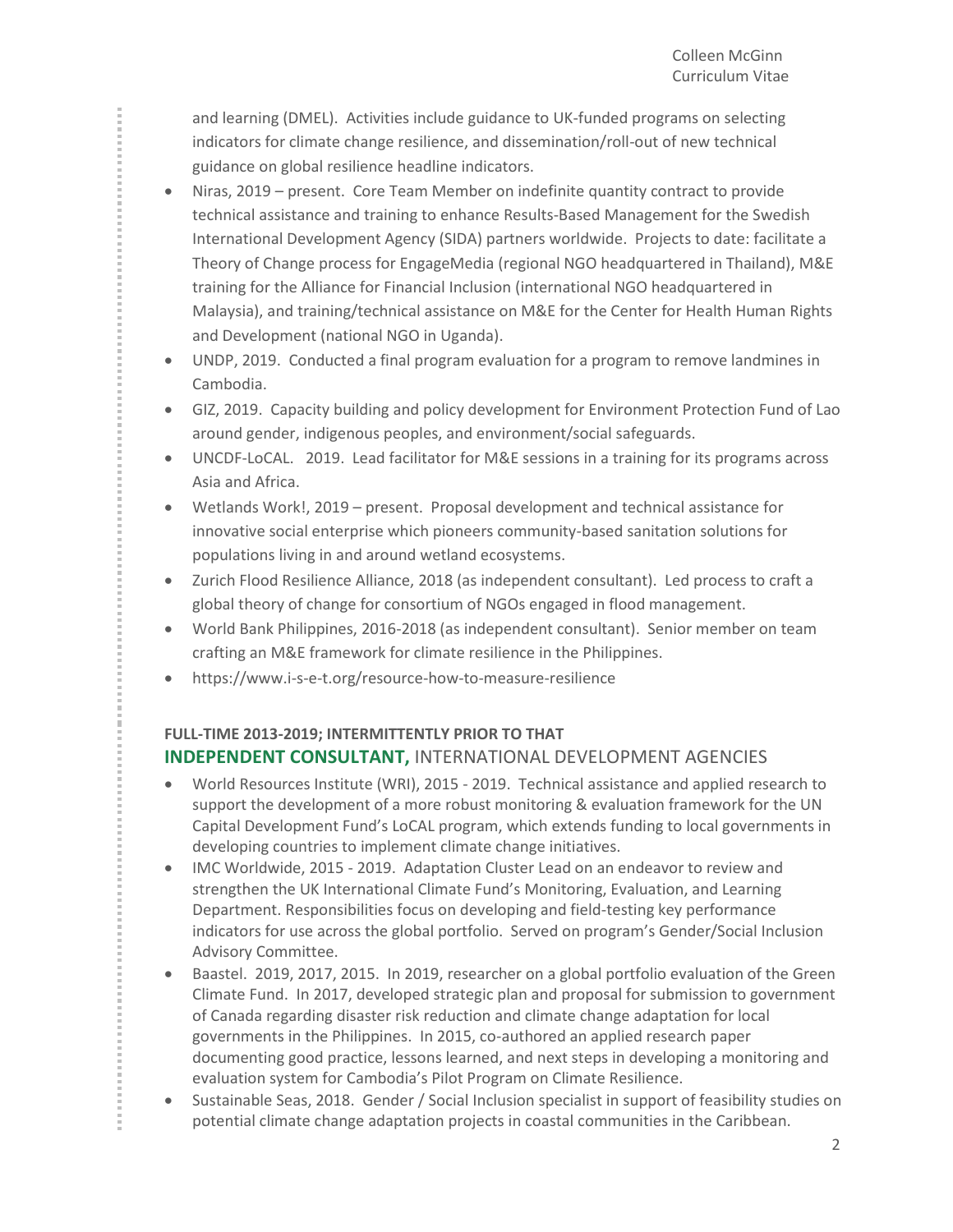• Plan International, 2015 - 2018. Technical advisor to a Plan International program extending grants and capacity building to local NGOs and CSOs in Cambodia engaged in communitybased disaster risk reduction and climate change adaptation projects.

î

- Tango International, 2017 2018. Senior member of a team conducting a portfolio-level evaluation of the Adaptation Fund's global performance. My work included case studies on Cambodia and Maldives, as well supporting the team on gender, population vulnerability, institutional strengthening, and other social sector topics.
- World Bank, 2017 2018. Senior researcher on team reviewing state-funded climate change adaptation investments in Vietnam.
- Columbia Group for Children in Adversity, 2017. Baseline assessment and analysis of vulnerability factors for children at risk of being trafficked in Cambodia.
- Niras, 2016 2017. Served as Gender / Social Safeguards Advisor to an agriculture program in Cambodia.
- United Nations Capital Development Fund (UNCDF), 2015 2016. Supported the preparation of a \$14 million proposal to the Green Climate Fund to finance direct grants to local governments in Cambodia.
- International Institute for Environment and Development (IIED), 2015 2016. Technical assistance and guidance to two Cambodian government ministries (Health and Agriculture, Forestry, & Fisheries) to mainstream climate change adaptation within their monitoring and evaluation systems and bring them into alignment with the national framework. Specific tasks include identifying appropriate indicators and application of the Tracking Adaptation and Monitoring Development (TAMD) methodology.
- American Evaluation Association, 2014 2015. Guest editor for a special issue on evaluating climate change adaptation programs and policies for the peer-reviewed academic journal *New Directions for Evaluation.*
- Indevelop, 2015. Appointed to join an evaluation team conducting a mid-term review of a \$30 million regional ADB environmental conservation program, and in particular to assess the cross-cutting themes of climate change, gender, and poverty reduction.
- Winrock, 2015. Consultancy to support new business development and strategic planning processes for the agency's programs in Cambodia, particularly concerning agriculture, food security, and climate change.
- Global Environment Facility Independent Evaluation Office, 2014 2015. Co-authored research paper on identification of program performance indicators for climate change adaptation.
- ICF International, 2014. Asia Specialist for an evaluation of a \$17 million USAID-funded program to promote climate change adaptation in twenty-seven countries across Asia and the Pacific.
- Danish Institute for International Studies, 2014. Cambodia case study research in support of the project '*Climate change, human security, and rights-based approaches in the South.'*
- World Vision, 2010 2014 (intermittently). Evaluation consultant for a range of programs, including several urban slum areas of Phnom Penh and a four-country regional initiative addressing sexual exploitation of children in the travel/tourism industry. Methods included surveys, interviews, and focus group discussions.
- SEA Change / Pact, 2013 2014. Applied research consultancy preparing knowledge materials and guidelines to support monitoring and evaluation of climate change adaptation programs across Asia/Pacific.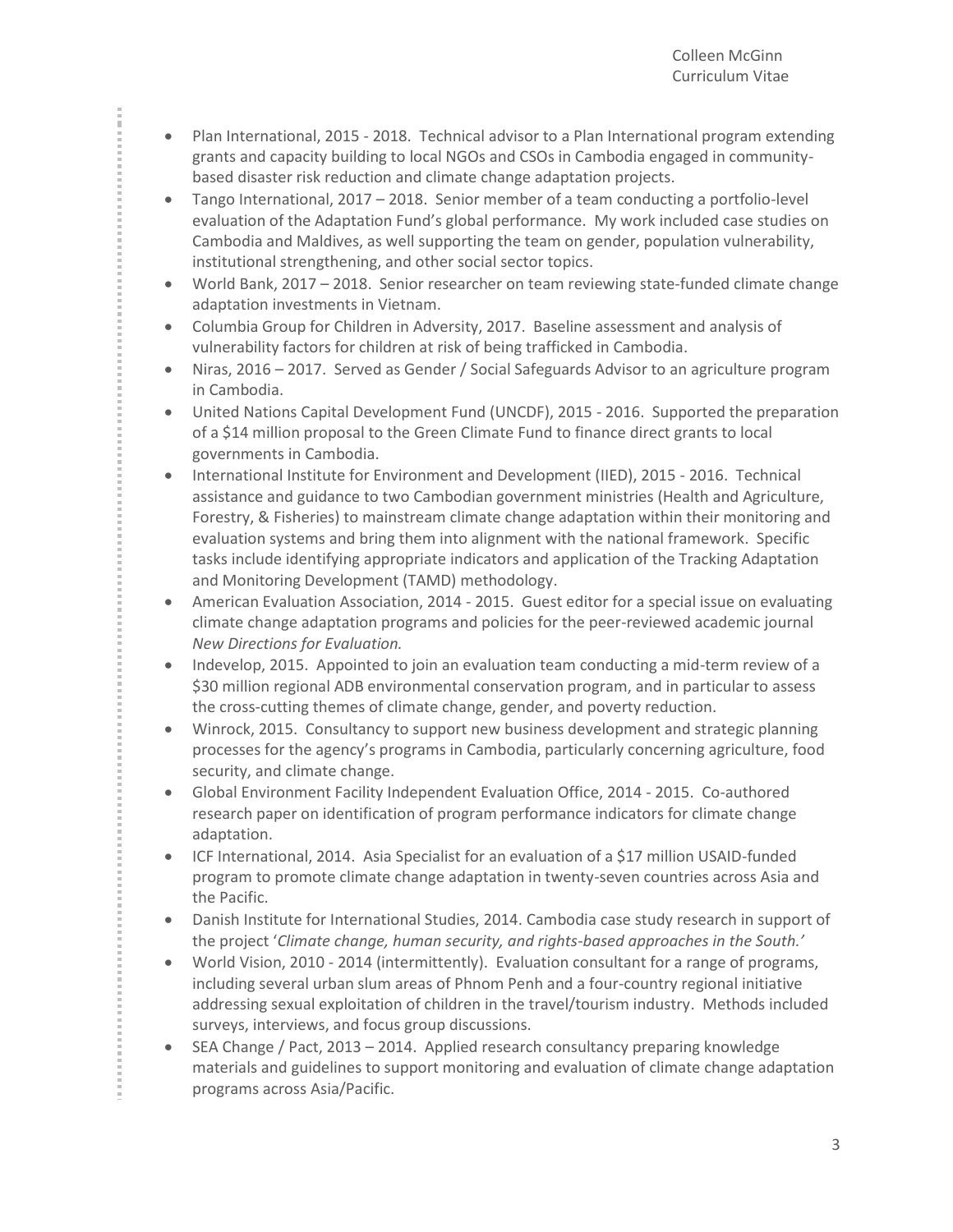- World Health Organization, 2010 2011. Technical advisor for a respondent-driven survey of malaria health risks and behavior among migrant farm workers in western Cambodia.
- Cambodian League for the Defense and Promotion of Human Rights (LICADHO), 2006. Assessment of humanitarian conditions in a relocation camp for evicted slum residents.
- Save the Children USA, 2006. Multi-sectoral needs assessment and strategic plan concerning earthquake rehabilitation in northwest Pakistan. Assessment included 900-household survey and numerous focus group discussions. Final proposal was a comprehensive inter-agency four-year rehabilitation program.
- International Community Foundation, 2005. Field monitoring visit to ICF grantees in Indonesia, as well as review of NGO networks in India and Mexico.
- International Rescue Committee, 2001. Assessment of sexual abuse affecting Afghan refugee children in Peshawar, Pakistan.

### **2006-2010**

### **DOCTORAL CANDIDATE TEACHING AND RESEARCH,** COLUMBIA UNIVERSITY

- Lecturer, International Social Work.
- Teaching Assistant for Human Behavior and Social Environment, Social Policy, Program Planning and Development, and Statistics.
- Graduate Research Assistant concerning hospital emergency management systems and disaster mental health service preparedness for medical social workers in New York City.
- Research practicum evaluating a livelihoods program for orphaned adolescents in Uganda.
- Systematic review of empirical studies concerning gerontology interventions.

### **1989-2010 (PRIMARILY AS A VOLUNTEER) AMNESTY INTERNATIONAL USA**

- Country Specialist Program Steering Committee, 2008 2010 (elected).
- Country Specialist for Pakistan and Afghanistan, 2007 2010; Leadership Award in 2008.
- Acting Asia Advocacy Director, 2000-2001.
- Chair, Southeast Asia Coordination Group, 1998-2001.
- Patrick Stewart Human Rights Fellow, 1998. (Funded graduate internship in Cambodia.)
- Country Specialist for Cambodia and Thailand, 1996 2001.
- Intern, Government Relations Department, 1994.
- Local and student group member, 1989 2010 (intermittently).

### **2004-2005**

### **EMERGENCIES RESPONSE COORDINATOR,** OXFAM AUSTRALIA

- Emergency response operations in Sri Lanka immediately following 2004 tsunami.
- Technical advisor on conflict transformation.
- Design disaster management trainings.
- Review national emergency preparedness plans.
- Backstop agency's response to 2005 Sahel Food Crisis.

### **2001 - 2004**

**FIELD MANAGER,** RELIEF/DEVELOPMENT PROGRAMS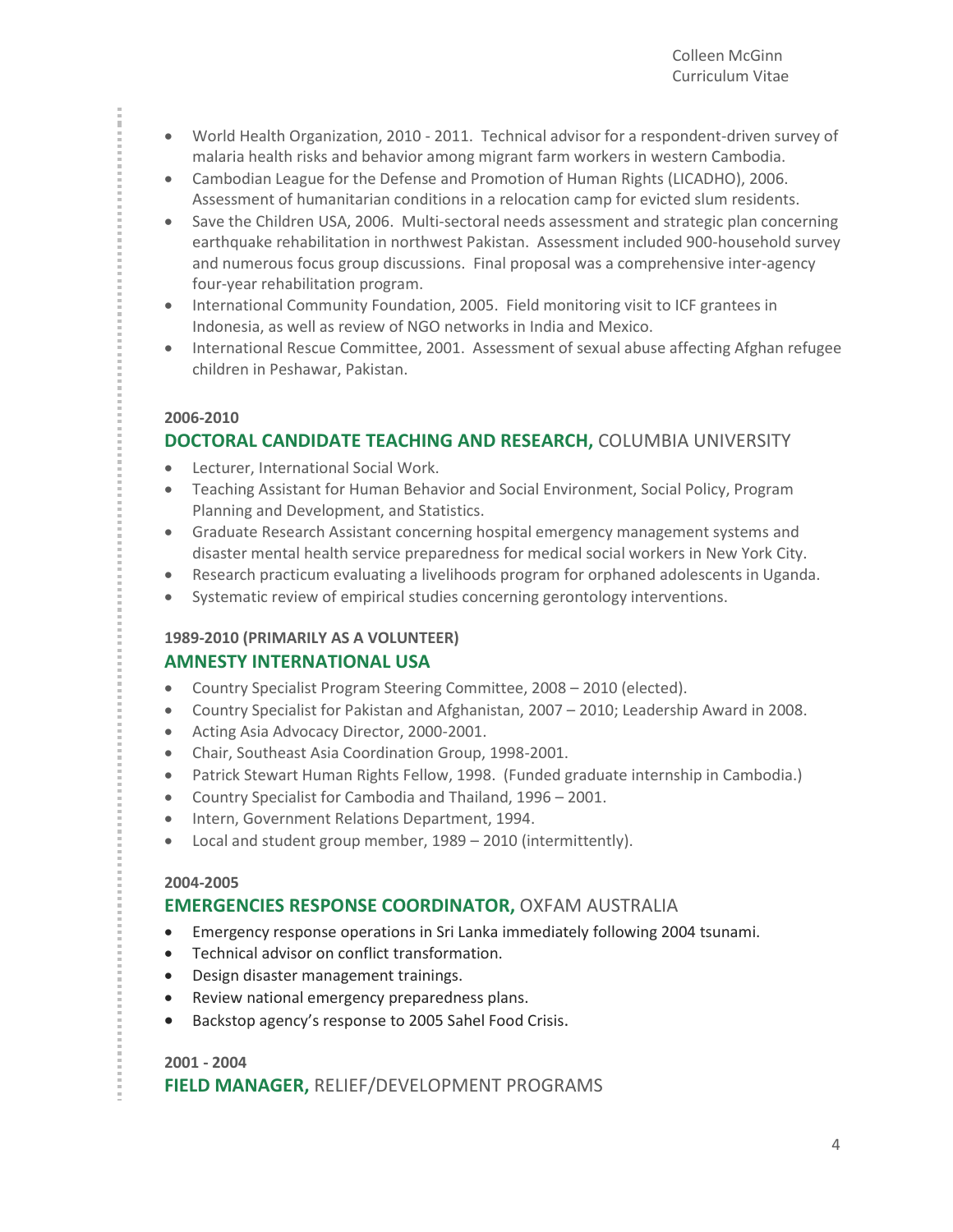- Oxfam, 2003-2004. Quick-impact projects spanning multiple sectors to support post-conflict reconstruction and women's empowerment in Kailahun, Sierra Leone.
- Mercy Corps, 2002-2003. Drought relief and integrated rural development program in Helmand Province, Afghanistan.
- International Medical Corps, 2002. Reproductive health program (including gender-based violence) for IDPs in Madura, Indonesia.
- Agence d'Aide à la Coopération Technique et au Développment (ACTED), 2001-2002. Health promotion and community mobilization components of a rural water/sanitation program in Peshkopi, Albania.

### **1999 - 2001**

î

### **PROGRAM COORDINATOR,** TULANE INSTITUTE FOR INTERNATIONAL DEVELOPMENT

- Policy research on conflict and humanitarian programming in Sub-Saharan Africa.
- Design and delivery of trainings for USAID on conflict vulnerability analysis.
- Coordinated international symposium on HIV/AIDS interventions in post-conflict African contexts.

### **1998 - 1999**

### **PROGRAM ASSISTANT,** INTERNATIONAL CITY/COUNTY MANAGEMENT ASSOCIATION

• Support for projects and trainings related to public administration and local government capacity building in developing and transition countries.

# **PUBLICATIONS AND MAJOR PROFESSIONAL REPORTS**

- Climate Change Compass. (forthcoming). Guidance note: How to choose indicators for climate change adaptation and resilience programmes. For UK International Climate Finance.
- Dinshaw, A. and McGinn, C. (forthcoming). ACCAF: A Framework for Climate Change Adaptation Monitoring and Evaluation. For United Nations Capital Development Fund.
- McGinn, C. and Venkateswaran, K. (2020). Mainstreaming gender within local government climate and disaster risk assessments (CDRAs): A review of methodology and practice in the Philippines. For Deutsche Gesellschaft für Internationale Zusammenarbeit (GIZ).
- Dinshaw, A. and McGinn, C. (2019). Assessing the effectiveness of climate resilience grants to local governments in less developed countries. World Resources Institute Working Paper. <https://www.wri.org/publication/assessing-effectiveness-climate-resilience>
- Independent Evaluation Unit of Green Climate Fund. (2019). Forward-looking performance review of the GCF. For Green Climate Fund. [https://ieu.greenclimate.fund/documents/977793/1474145/FPR+Final+Report/5c2929d3-ccc3-](https://ieu.greenclimate.fund/documents/977793/1474145/FPR+Final+Report/5c2929d3-ccc3-0b70-ca39-42e4a54110db) [0b70-ca39-42e4a54110db](https://ieu.greenclimate.fund/documents/977793/1474145/FPR+Final+Report/5c2929d3-ccc3-0b70-ca39-42e4a54110db)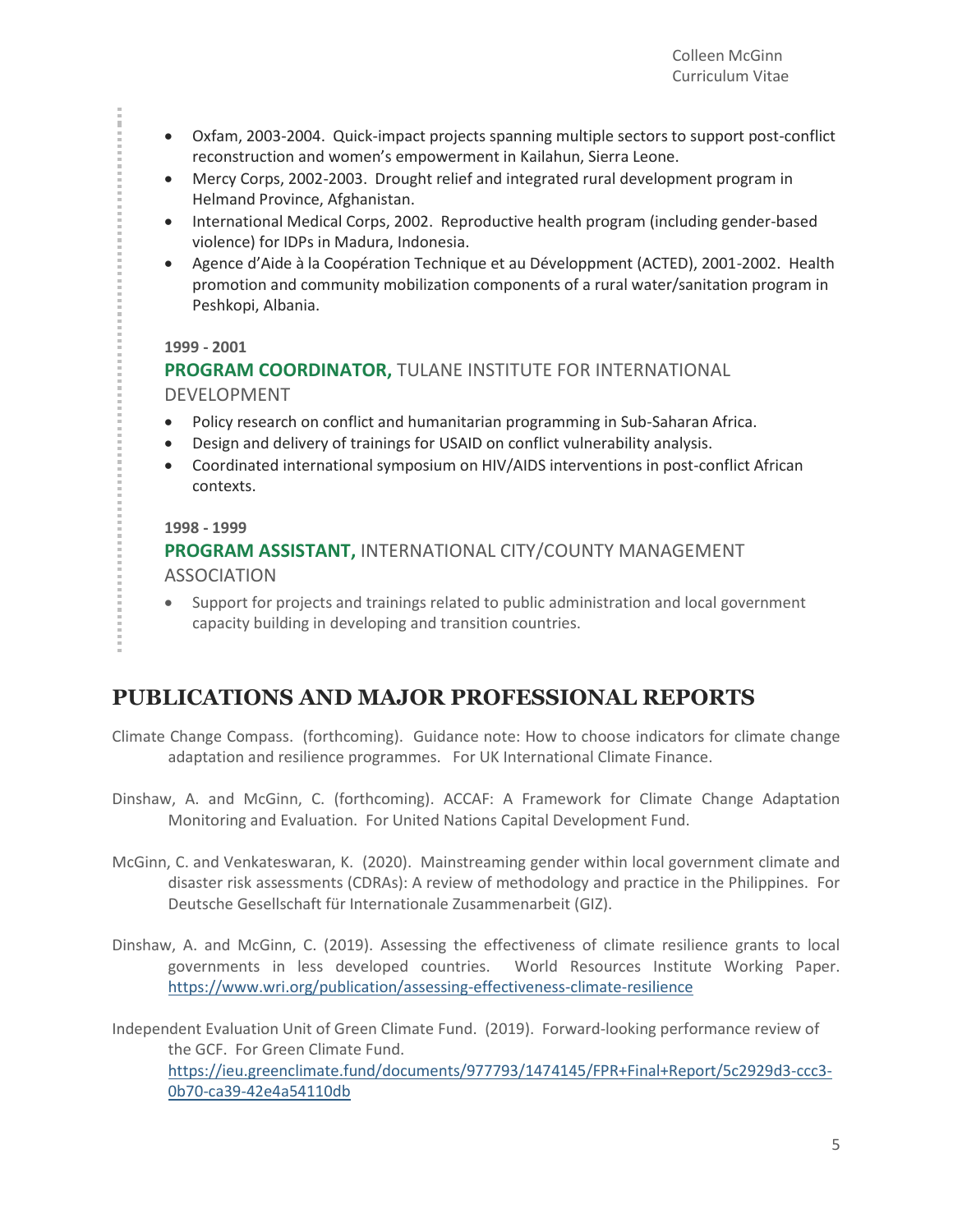McGinn, C. (2019). Final Evaluation Report: Clearing for Results Phase 3. For UNDP-Cambodia.

- Climate Change Compass. (2018). KPI 1 methodology note: Number of people supported to better adapt to the effects of climate change as a result of ICF. For UK International Climate Fund. For UK International Climate Finance. [http://climatechangecompass.org/wp](http://climatechangecompass.org/wp-content/uploads/2018/06/KPI-1-updated-Dec-2018-Number-of-people-supported-to-better-adapt-to-the-effects-of-climate-change-as-a-result-of-ICF.pdf)[content/uploads/2018/06/KPI-1-updated-Dec-2018-Number-of-people-supported-to-better](http://climatechangecompass.org/wp-content/uploads/2018/06/KPI-1-updated-Dec-2018-Number-of-people-supported-to-better-adapt-to-the-effects-of-climate-change-as-a-result-of-ICF.pdf)[adapt-to-the-effects-of-climate-change-as-a-result-of-ICF.pdf](http://climatechangecompass.org/wp-content/uploads/2018/06/KPI-1-updated-Dec-2018-Number-of-people-supported-to-better-adapt-to-the-effects-of-climate-change-as-a-result-of-ICF.pdf)
- Climate Change Compass. (2018). KPI 4 methodology note: Number of people whose resilience has been improved as a result of ICF. For UK International Climate Finance. [http://climatechangecompass.org/wp-content/uploads/2019/11/KPI-4-number-people](http://climatechangecompass.org/wp-content/uploads/2019/11/KPI-4-number-people-resilience-improved-uploaded-November-2019.pdf)[resilience-improved-uploaded-November-2019.pdf](http://climatechangecompass.org/wp-content/uploads/2019/11/KPI-4-number-people-resilience-improved-uploaded-November-2019.pdf)
- Climate Change Compass. (2018). KPI 13 methodology note: Extent of climate change integration in government planning as a result of ICF. For UK International Climate Finance. [http://climatechangecompass.org/wp-content/uploads/2018/06/KPI-13-updated-Dec-2018-](http://climatechangecompass.org/wp-content/uploads/2018/06/KPI-13-updated-Dec-2018-Extent-of-climate-change-integration-in-government-planning-as-a-result-of-ICF.pdf) [Extent-of-climate-change-integration-in-government-planning-as-a-result-of-ICF.pdf](http://climatechangecompass.org/wp-content/uploads/2018/06/KPI-13-updated-Dec-2018-Extent-of-climate-change-integration-in-government-planning-as-a-result-of-ICF.pdf)
- Climate Change Compass. (2018). KPI 14 methodology note: Extent of government institutional knowledge of climate change issues as a result of ICF. For UK International Climate Finance. [http://climatechangecompass.org/wp-content/uploads/2018/06/KPI-14-updated-Dec-2018-](http://climatechangecompass.org/wp-content/uploads/2018/06/KPI-14-updated-Dec-2018-Extent-of-government-institutional-knowledge-of-climate-change-issues-as-a-result-of-ICF.pdf) [Extent-of-government-institutional-knowledge-of-climate-change-issues-as-a-result-of-ICF.pdf](http://climatechangecompass.org/wp-content/uploads/2018/06/KPI-14-updated-Dec-2018-Extent-of-government-institutional-knowledge-of-climate-change-issues-as-a-result-of-ICF.pdf)
- McGinn, C. (2018). Climate change adaptation: Perspectives on civil society in Cambodia. Plan International for Asian Development Bank.
- McGinn, C. (2018). Gender and social inclusion action plan for enhancing coastal protection for climate change resilience. ENCO, Sustainable Seas, and Caribbean Community Climate Change Centre for Green Climate Fund.
- McGinn, C. and Faget, D. (2018). KPI 4 case studies and learning paper. Climate Change Compass for UK International Climate Finance.
- McGinn, C. and Faget, D. (2018). Overview: Climate resilience definitions and models in KPI 4. Climate Change Compass for UK International Climate Finance.
- McGinn, C. and Rossing, T. (2018). Good practices and opportunities for state-funded climate change adaptation investments in Viet Nam. World Bank Viet Nam.
- Tango International. (2018). Overall evaluation of the Adaptation Fund. For Adaptation Fund and World Bank. [https://www.adaptation-fund.org/phase-2-independent-evaluation-validates-adaptation](https://www.adaptation-fund.org/phase-2-independent-evaluation-validates-adaptation-funds-relevance-efficiency-effectiveness/)[funds-relevance-efficiency-effectiveness/](https://www.adaptation-fund.org/phase-2-independent-evaluation-validates-adaptation-funds-relevance-efficiency-effectiveness/)
- Ly, P., Thwing, J., McGinn, C., Quintero, C.E., Nop-Samphor, N., Habib, N., Richards, J.S., Canavati, S., Vinjamuri, S.B., Nguon, C. (2017). The use of respondent-driven sampling to assess malaria knowledge, treatment-seeking behaviours and preventive practices among mobile and migrant populations in a setting of artemisinin resistance in Western Cambodia. Malaria Journal 16:378. <https://www.ncbi.nlm.nih.gov/pmc/articles/PMC5606124/>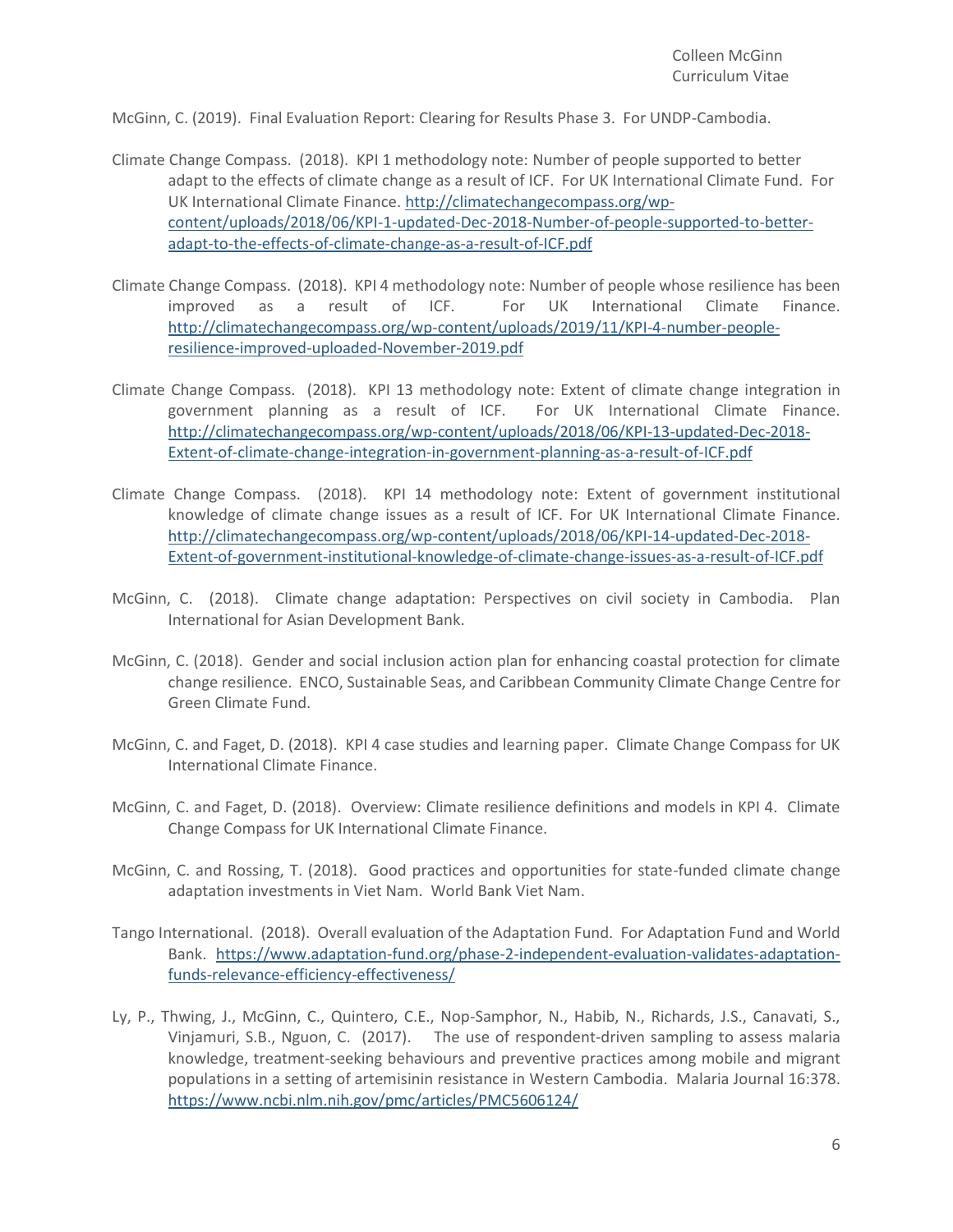- MacClune, K., McGinn, C., Asif, F., and Venkateswaran, K. (2017). Design, monitoring, evaluation, and learning for climate resilience: A guidance paper for The Philippines. Institute for Social and Environmental Transitions (ISET) for World Bank Philippines.
- McGinn, C. and Kostelny, K. (2017). Ending violence against children in the greater Mekong sub-region: Cambodia baseline report. Columbia Group for Children in Adversity for World Vision International.
- Christoplos, I., and McGinn, C. (2016). Climate change adaptation from a human rights perspective: Civil society experiences in Cambodia. *Forum for Development Studies*, <http://www.tandfonline.com/doi/abs/10.1080/08039410.2016.1199443>
- Dinshaw, A., and McGinn, C. (2016). Evaluating climate change adaptation: A framework for UNCDF-Local. World Resources Institute for United Nations Capital Development Fund.
- IMC Worldwide. (2016). Key performance indicator status review: KPI one number of people supported by ICF programmes to cope with the effects of climate change. For UK International Climate Fund.
- IMC Worldwide. (2016). Key performance indicator status review: KPI four number of people with improved resilience as a result of ICF support. For UK International Climate Fund.
- IMC Worldwide. (2016). Key performance indicator status review: KPI thirteen level of integration of climate change in national planning as a result of ICF. For UK International Climate Fund.
- IMC Worldwide. (2016). Key performance indicator status review: KPI fourteen level of institutional knowledge of climate change issues as a result of ICF support. Redhill, For UK International Climate Fund.
- MacClune, K., McGinn, C., Asif, F., and Venkateswaran, K. (2016). Climate resilience in the Philippines: Monitoring and evaluation approaches. Institute for Social and Environmental Transitions (ISET) for World Bank Philippines. [http://i-s-e-t.org/resources/major-program-reports/climate](http://i-s-e-t.org/resources/major-program-reports/climate-resilience-in-the-philippines-monitoring-and-evaluation-approaches.html)[resilience-in-the-philippines-monitoring-and-evaluation-approaches.html](http://i-s-e-t.org/resources/major-program-reports/climate-resilience-in-the-philippines-monitoring-and-evaluation-approaches.html)
- Bours, D., McGinn, C., and Pringle, P. (2015). Editors' notes. *New Directions for Evaluation*, Vol. 2015, No. 147.<http://onlinelibrary.wiley.com/doi/10.1002/ev.20127/full>
- Bours, D., McGinn, C., and Pringle, P., eds. (2015). Monitoring and evaluation of climate change adaptation: A review of the landscape. *New Directions for Evaluation*, Vol. 2015, No. 147. <http://onlinelibrary.wiley.com/doi/10.1002/ev.2015.2015.issue-147/issuetoc>
- Leagnavar, P., Bours, D., and McGinn, C. (2015). Good practice study on principles for indicator development, selection, and use in climate change adaptation monitoring and evaluation. For Independent Evaluation Office of the Global Environment Facility (GEF-IEO). [https://www.climate-eval.org/study/indicator-development-selection-and-use-principles](https://www.climate-eval.org/study/indicator-development-selection-and-use-principles-climate-change-adaptation-me)[climate-change-adaptation-me](https://www.climate-eval.org/study/indicator-development-selection-and-use-principles-climate-change-adaptation-me)
- Lindis International. (2015). Mid term review of ADB TA 7987 (REG) Core Environment Programme in the Greater Mekong Subregion Phase 2. For Asian Development Bank.
- McGinn, C. (2015). ADB's Core Environment Programme: Reflections on cross-cutting themes drawn from its mid-term review. InDevelop, for Asian Development Bank.
- McGinn, C. (2015). "These days we have to be poor people:" Women's narratives of the economic aftermath of forced evictions in Phnom Penh, Cambodia. Paper presented at Land Grabbing,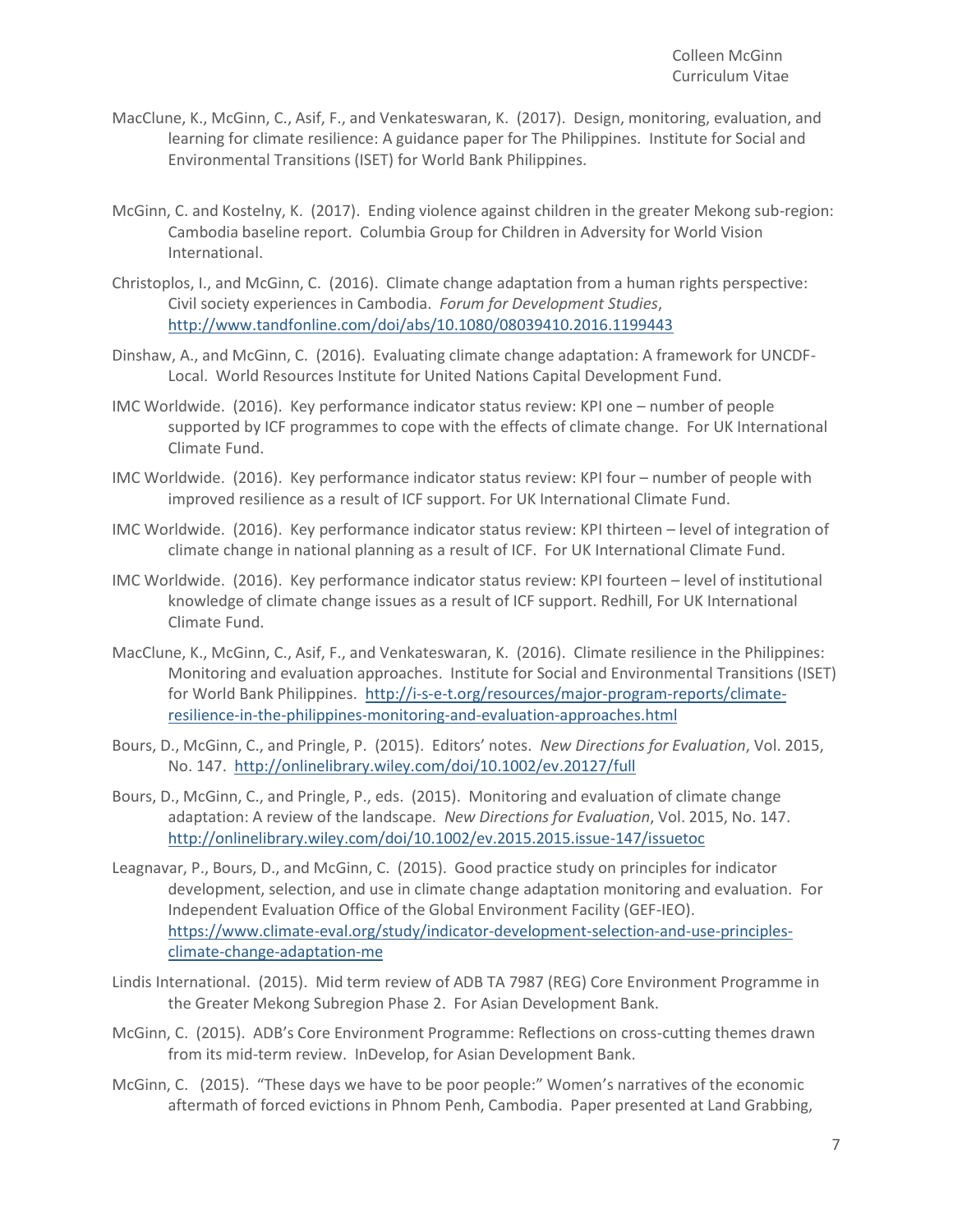Conflict and Agro-Environmental Transformations: Perspectives from East and Southeast Asia. Chiang Mai, Thailand.

[http://www.iss.nl/fileadmin/ASSETS/iss/Research\\_and\\_projects/Research\\_networks/LDPI/CMC](http://www.iss.nl/fileadmin/ASSETS/iss/Research_and_projects/Research_networks/LDPI/CMCP_63-McGinn.pdf) [P\\_63-McGinn.pdf](http://www.iss.nl/fileadmin/ASSETS/iss/Research_and_projects/Research_networks/LDPI/CMCP_63-McGinn.pdf)

- McGinn, C. and Spearman, M. (2015). Monitoring and reporting for PPCR in Cambodia: Good practice, challenges, and next steps. Baastel, for Asian Development Bank.
- Bours, D., McGinn, C., and Pringle, P. (2014). Evaluation review 1: Agriculture and food security in a changing climate – Lessons learned from Asian programme evaluations. SEA Change Community of Practice and United Kingdom Climate Impacts Programme. <http://www.ukcip.org.uk/wp-content/PDFs/UKCIP-SeaChange-MandE-ER1-agriculture.pdf>
- Bours, D., McGinn, C., and Pringle, P. (2014). Evaluation review 2: International and donor agency portfolio evaluations: Trends in monitoring and evaluation of climate change adaptation programmes. SEA Change Community of Practice and United Kingdom Climate Impacts Programme. [http://www.ukcip.org.uk/wp-content/PDFs/UKCIP-SeaChange-MandE-ER2-donor](http://www.ukcip.org.uk/wp-content/PDFs/UKCIP-SeaChange-MandE-ER2-donor-agencies.pdf)[agencies.pdf](http://www.ukcip.org.uk/wp-content/PDFs/UKCIP-SeaChange-MandE-ER2-donor-agencies.pdf)
- Bours, D., McGinn, C., and Pringle, P. (2014). Evaluation review 3: Evaluating programmes through a climate adaptation lens – Reflections from coastal areas in Asia and the Pacific. SEA Change Community of Practice and United Kingdom Climate Impacts Programme. <http://www.ukcip.org.uk/wp-content/PDFs/UKCIP-SeaChange-MandE-ER3-coastal.pdf>
- Bours, D., McGinn, C., and Pringle, P. (2014). Guidance note 1: Twelve reasons why climate change M&E is challenging. SEA Change Community of Practice and United Kingdom Climate Impacts Programme.<http://www.ukcip.org.uk/wp-content/PDFs/MandE-Guidance-Note1.pdf>
- Bours, D., McGinn, C., and Pringle, P. (2014). Guidance note 2: Selecting indicators for monitoring and evaluation of climate change adaptation programmes. SEA Change Community of Practice and United Kingdom Climate Impacts Programme. [http://www.ukcip.org.uk/wp](http://www.ukcip.org.uk/wp-content/PDFs/MandE-Guidance-Note2.pdf)[content/PDFs/MandE-Guidance-Note2.pdf](http://www.ukcip.org.uk/wp-content/PDFs/MandE-Guidance-Note2.pdf)
- Bours, D., McGinn, C., and Pringle, P. (2014). Guidance note 3: The Theory of Change approach to monitoring and evaluating climate change adaptation programmes. SEA Change Community of Practice and United Kingdom Climate Impacts Programme. [http://www.ukcip.org.uk/wp](http://www.ukcip.org.uk/wp-content/PDFs/MandE-Guidance-Note3.pdf)[content/PDFs/MandE-Guidance-Note3.pdf](http://www.ukcip.org.uk/wp-content/PDFs/MandE-Guidance-Note3.pdf)
- Bours, D., McGinn, C., and Pringle, P. (2014). Monitoring and evaluation for climate change adaptation and resilience: A synthesis report of tools, frameworks, and approaches [Second Edition]. SEA Change Community of Practice and United Kingdom Climate Impacts Programme. <http://www.ukcip.org.uk/wp-content/PDFs/SEA-Change-UKCIP-MandE-review-2nd-edition.pdf>
- Christoplos, I., Funder, M., McGinn, C., and Wairimu, W. (2014). Human rights perspectives on climate change adaptation: Civil society experiences in Cambodia and Kenya. Glemminge Development Research for Danish Institute for International Studies. [http://www.diis.dk/files/media/documents/publications/diis\\_report\\_30\\_human\\_rights\\_perspec](http://www.diis.dk/files/media/documents/publications/diis_report_30_human_rights_perspectives_on_climate_change_adaptation_web.pdf) tives on climate change adaptation web.pdf
- Christoplos, I., Funder, M., McGinn, C., and Wairimu, W. (2014). The role of human rights in climate change adaptation: Evidence from Cambodia and Kenya. Glemminge Development Research for Danish Institute for International Studies.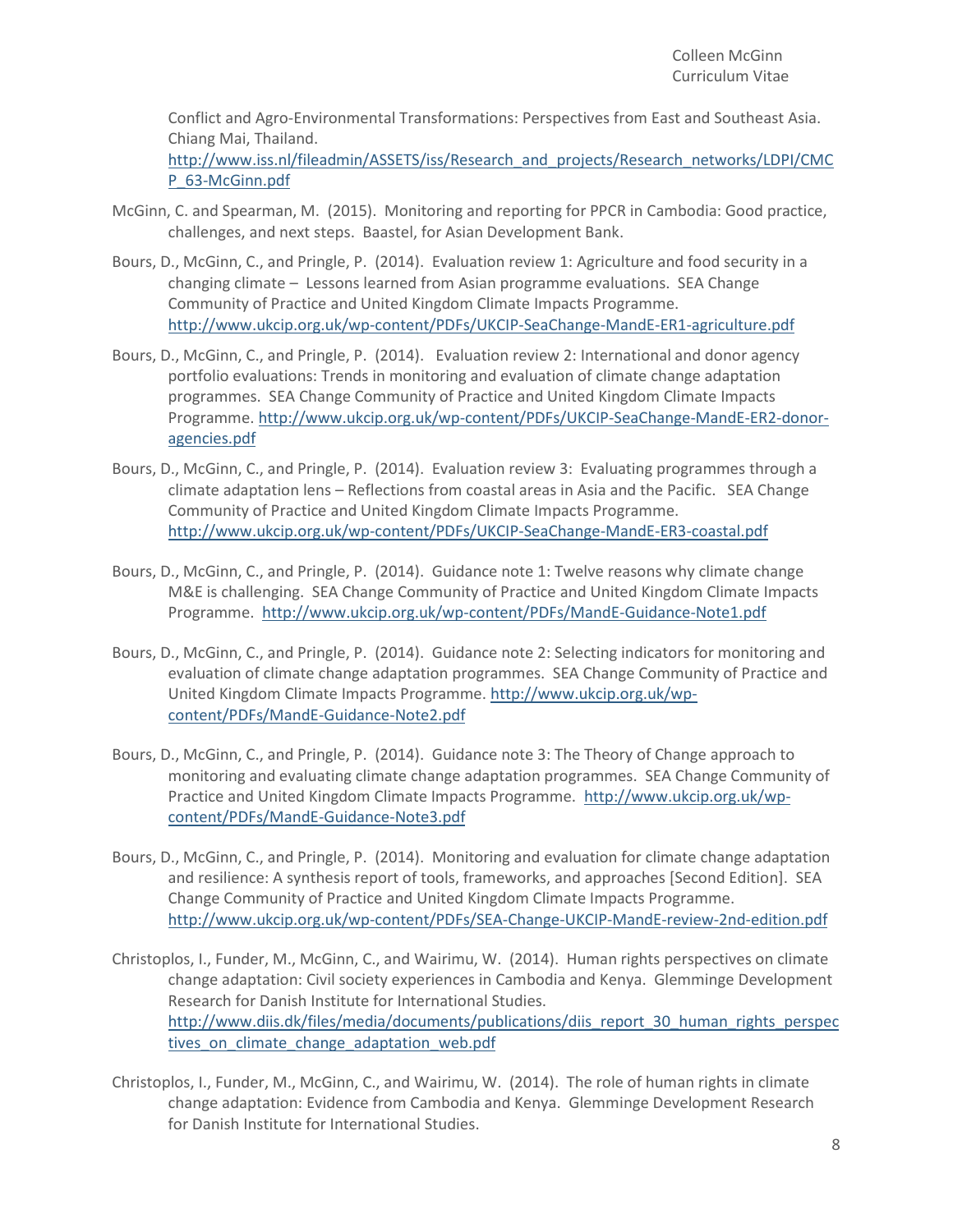[http://www.diis.dk/files/media/documents/publications/diis\\_pb\\_human\\_rights\\_climate\\_chang](http://www.diis.dk/files/media/documents/publications/diis_pb_human_rights_climate_change_for_web.pdf) [e\\_for\\_web.pdf](http://www.diis.dk/files/media/documents/publications/diis_pb_human_rights_climate_change_for_web.pdf)

- ICF International. (2014). Mid-term Performance Evaluation of the USAID/Climate Change Adaptation Project Preparation Facility for Asia and the Pacific: Final Evaluation Report. For United States Agency for International Development. [https://dec.usaid.gov/dec/GetDoc.axd?ctID=ODVhZjk4NWQtM2YyMi00YjRmLTkxNjktZTcxMjM2](https://dec.usaid.gov/dec/GetDoc.axd?ctID=ODVhZjk4NWQtM2YyMi00YjRmLTkxNjktZTcxMjM2NDBmY2Uy&pID=NTYw&attchmnt=VHJ1ZQ==&rID=MzU2MDI1) [NDBmY2Uy&pID=NTYw&attchmnt=VHJ1ZQ==&rID=MzU2MDI1](https://dec.usaid.gov/dec/GetDoc.axd?ctID=ODVhZjk4NWQtM2YyMi00YjRmLTkxNjktZTcxMjM2NDBmY2Uy&pID=NTYw&attchmnt=VHJ1ZQ==&rID=MzU2MDI1)
- McGinn, C. (2014). Economic trajectories following forced evictions in Phnom Penh, Cambodia: An analysis of displaced women's narratives*. Journal of Internal Displacement*, Vol. 4, No. 1. <http://journalinternaldisplacement.webs.com/tableofcontents.htm>
- McGinn, C. (2014). Exploitation of children in travel and tourism: Ways forward and lessons learned from World Vision Australia's Project Childhood – Prevention Pillar. For World Vision Australia.
- McGinn, C., (2014). Project Childhood Prevention Pillar: Final programme evaluation. For World Vision Australia.
- Bours, D., McGinn, C., and Pringle, P. (2013). Monitoring and evaluation for climate change adaptation programming: A synthesis report of tools, frameworks, and approaches. [First edition] SEA Change Community of Practice and United Kingdom Climate Impacts Programme. <http://www.seachangecop.org/node/2588>
- McGinn, C. (2013). 'Every day is difficult for my body and my heart.' Forced evictions in Phnom Penh, Cambodia: Women's narratives of risk and resilience. Doctoral dissertation, Columbia University. <http://academiccommons.columbia.edu/catalog/ac:166594>
- McGinn, C. (2013). Samrong-II area development program: Mid-term evaluation. For World Vision Cambodia.
- Ly, P.; Thwing, J.; McGinn, C.; Narann, T.S., Habibullah, N.; Vinjamuri, S.B., Nguon, C. (2011). An assessment of the malaria knowledge, treatment-seeking behaviours and preventive practices among mobile and migrant populations in Western Cambodia based on a respondent driven sampling approach. For Malaria Consortium, World Health Organization, and Ministry of Health.
- Nguon, C.; Thwing, J.; McGinn, C.; Narann, T.S., Habibullah, N.; Vinjamuri, S.B., Ly, P. (2011). An exploratory study on the mobility and work patterns of internal migrants in Western Cambodia based on a respondent-driven sampling approach. For Malaria Consortium, World Health Organization, and Ministry of Health.
- McGinn, C. (2011). Children of hope area development program: Mid-term evaluation. For World Vision Cambodia.
- McGinn, C. (2011). Methodology and field implementation report: Respondent-driven sampling (RDS) survey assessing malaria knowledge, attitudes, and behaviors among mobile and migrant populations in Western Cambodia. For World Vision Cambodia.
- Roll Back Malaria. (2011). Strategies for prevention of outdoor transmission of malaria technical workshop report. For Malaria Consortium.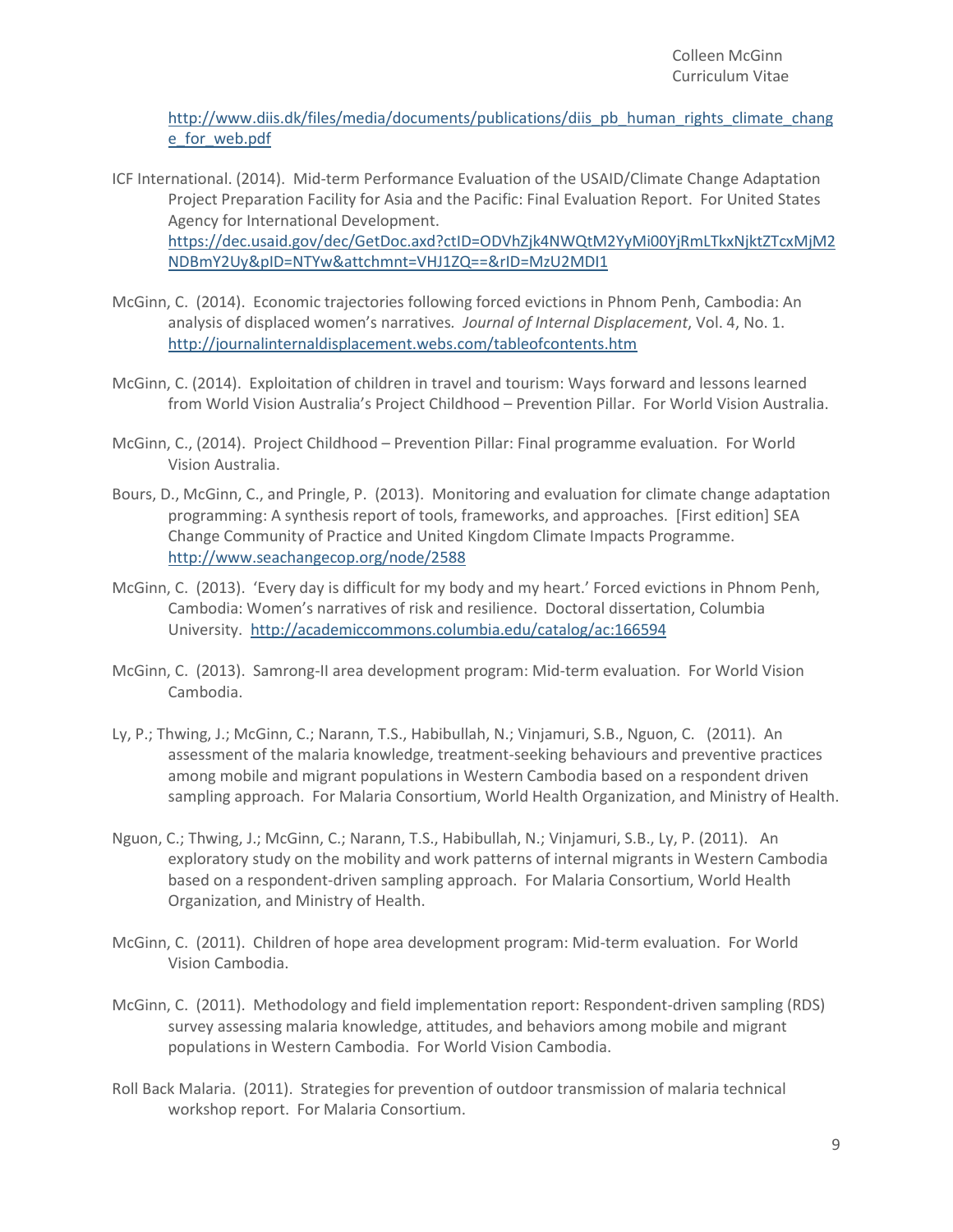- Malaria Consortium. (2010). Report of the greater Mekong sub-region malaria operational research symposium. For Malaria Consortium.
- McGinn, C. (2010). Hope and peace area development program: Mid-term evaluation. For World Vision Cambodia.
- McGinn, C. (2006). Rapid assessment report: Humanitarian conditions in Andong Village relocation camp. For Cambodian League for the Defense and Promotion of Human Rights (Licadho).
- McGinn, C. with Anis, R., Bari, A., Kasi, M., Ambreen, A., Bay, J., & Khan, A. (2006). 'As if all happiness vanished in the wink of an eye': An assessment of relief, transition, and development needs of the earthquake-affected population of Allai Valley, NWFP. For Save the Children USA.
- McGinn, C. (2001). Child sexual abuse affecting Afghan refugees in northwest Pakistan: Patterns, perceptions, and responses. For International Rescue Committee.
- Payson Conflict Study Group, eds. (2001). A glossary on violent conflict: Terms and concepts used in conflict prevention, mitigation, and resolution in the context of disaster relief and sustainable development. Payson Center for International Development and Technology Transfer, Tulane University for United States Agency for International Development. [http://reliefweb.int/report/world/glossary-violent-conflict-terms-and-concepts-used-conflict](http://reliefweb.int/report/world/glossary-violent-conflict-terms-and-concepts-used-conflict-prevention-mitigation-and)[prevention-mitigation-and](http://reliefweb.int/report/world/glossary-violent-conflict-terms-and-concepts-used-conflict-prevention-mitigation-and)
- McGinn, C. (2000). Transitional justice: International experiences and lessons for Sri Lanka. *Ethnic Studies Report*, Vol. 18, No. 2. [http://www.ices.lk/publications/esr/articles\\_jul00/ESR\\_2\\_-](http://www.ices.lk/publications/esr/articles_jul00/ESR_2_-Colleen.2.pdf) [Colleen.2.pdf](http://www.ices.lk/publications/esr/articles_jul00/ESR_2_-Colleen.2.pdf)
- Payson Conflict Study Group. (2000). Early warning systems for violent conflict: A review of models, frameworks and initiatives. Payson Center for International Development and Technology Transfer, Tulane University for United States Agency for International Development. <http://www.certi.org/publications/Manuals/CVA.pdf>
- Samarasinghe, S., Donaldson, B., & McGinn, C. (2000). Conflict vulnerability analysis: Issues, tools, and responses. Payson Center for International Development and Technology Transfer, Tulane University for United States Agency for International Development. <http://www.certi.org/publications/Manuals/CVA.pdf>
- United States Government. (2000). African Conflict Resolution Act Inter-Agency Progress Report: Fiscal Year 1999. Payson Center for International Development and Technology Transfer, Tulane University for United States State Department.
- Payson Conflict Study Group. (1999). Synthesis and summaries: USAID-commissioned conflict risk assessments of Guinea, Kenya, Northern Uganda, Tanzania, and Zanzibar. Payson Center for International Development and Technology Transfer, Tulane University for United States Agency for International Development.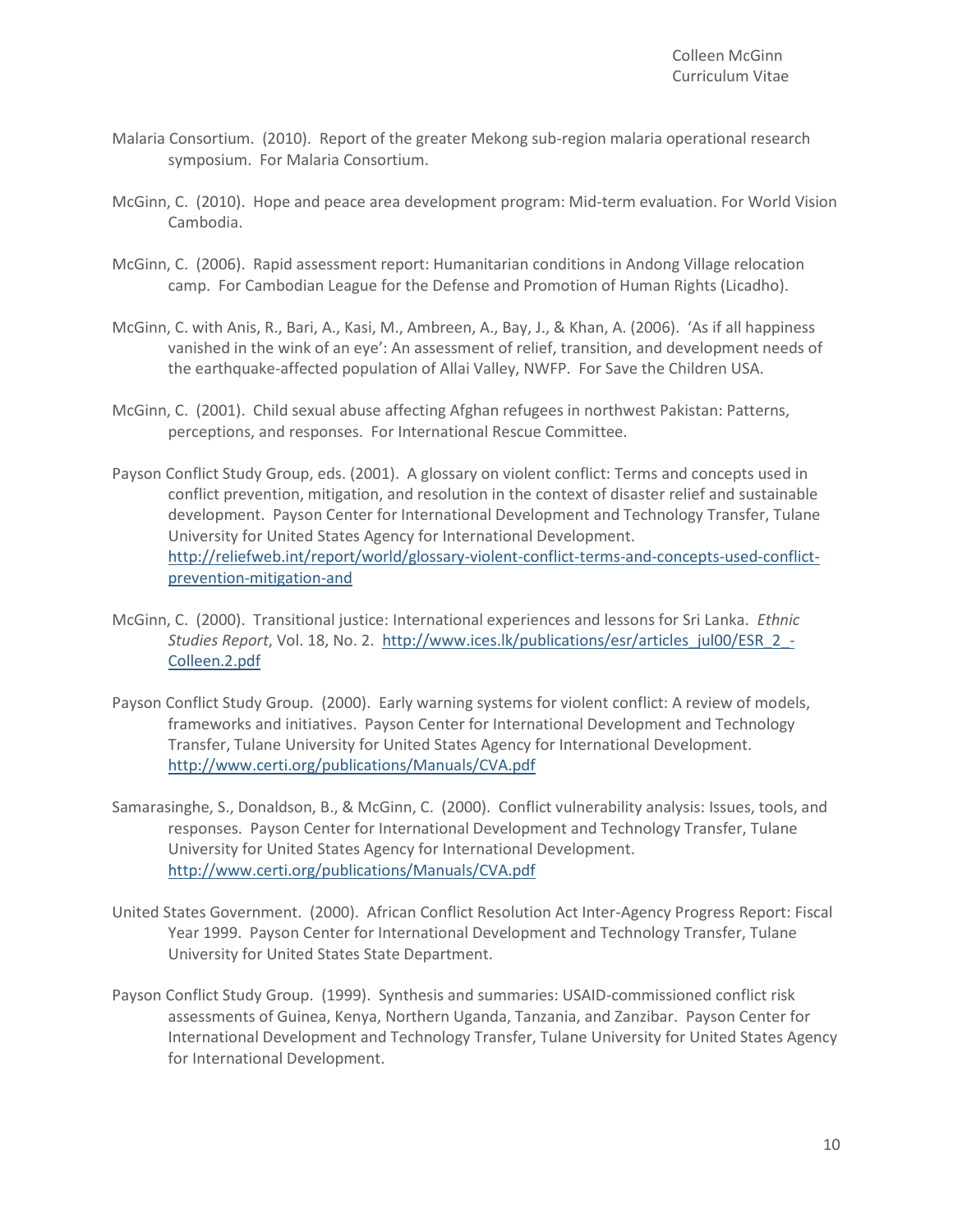- United States Government. (1999). African Conflict Resolution Act Inter-Agency Progress Report: Fiscal Year 1998. Payson Center for International Development and Technology Transfer, Tulane University for United States State Department.
- McGinn, C. (1996). Environmental politics in rural Thailand. Senior thesis, Ohio University.
- McGinn, C. (1995). Coolville: An environmental justice case study. In ILGARD (ed.) Environmental Priorities: Athens County. For Institute for Local Government Administration and Rural Development.

# **PRESENTATIONS, POSTERS, AND WEBINARS**

- Dinshaw, A. and McGinn, C. (2019). Assessing climate change adaptation: A framework for LoCAL. Webinar.
- McGinn, C. (2019). How to capture improvements in people's resilience to climate change: Updates to ICF KPI 4 methodology. Webinar. [https://zoom.us/recording/play/dukN3df52yDD7fvbR4csMQD5v43YoNCon5h-](https://zoom.us/recording/play/dukN3df52yDD7fvbR4csMQD5v43YoNCon5h-YmM6gC_fxLIggxfP5ZGZAegp339K?continueMode=true)[YmM6gC\\_fxLIggxfP5ZGZAegp339K?continueMode=true](https://zoom.us/recording/play/dukN3df52yDD7fvbR4csMQD5v43YoNCon5h-YmM6gC_fxLIggxfP5ZGZAegp339K?continueMode=true)
- McGinn, C. (2015). Climate change and rights-based approaches among civil society in Cambodia. *Human Science Encounters of Phnom Penh Lecture Series.* Phnom Penh, Cambodia.
- McGinn, C. (2015). Evaluating climate change programmes. *Climate, Energy and Forest Interlinkages in Green Growth.* Phnom Penh, Cambodia.
- McGinn, C. (2015). Gender perspectives on climate change. Expert guest lecture at Care International's *Climate Change, Agriculture, and Food Security (ACRES) Learning Workshop.* Phnom Penh, Cambodia.
- McGinn, C. (2015). "These days we have to be poor people:" Women's narratives of the economic aftermath of forced evictions in Phnom Penh, Cambodia. Paper presented at *Land Grabbing, Conflict and Agro-Environmental Transformations: Perspectives from East and Southeast Asia*. Chiang Mai, Thailand.
- Bours, D., McGinn, C., and Pringle, P. (2014). Special webinar on the new SEA Change / UKCIP climate change adaptation M&E guidance notes. *SEA Change Webinar Series.* <https://www.youtube.com/watch?v=EY6tPQ4jKmc>
- McGinn, C. (2014). Economic trajectories following forced evictions in Phnom Penh, Cambodia: An analysis of women's narratives. *Human Sciences Encounters Phnom Penh Lecture Series*. Phnom Penh, Cambodia.
- McGinn, C. (2014). Forced evictions in Phnom Penh. *Expert lecture to United Nations Office of the High Commissioner for Human Rights.* Phnom Penh, Cambodia.